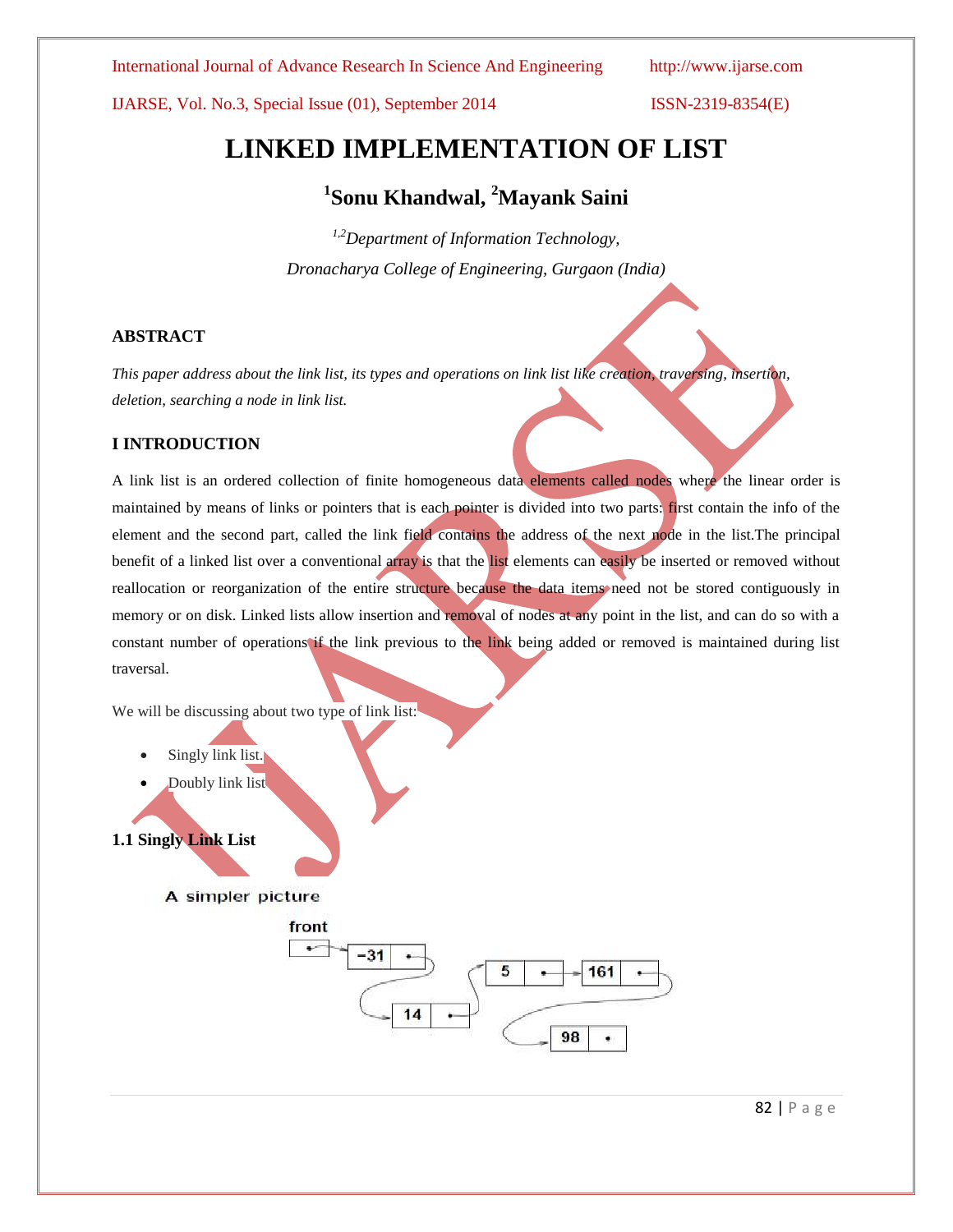IJARSE, Vol. No.3, Special Issue (01), September 2014 ISSN-2319-8354(E)

#### **1.2 Doubly linked list**

#### **Main article: Doubly linked list**

In a **doubly linked list**, each node contains, besides the next-node link, a second link field pointing to the *previous* node in the sequence. The two links may be called **forward**(**s**) and **backwards**, or **next** and **prev** (**previous**).



*A doubly linked list whose nodes contain three fields: an integer value, the link forward to the next node, and the link backward to the previous node*

A technique known as **[XOR-linking](http://en.wikipedia.org/wiki/XOR_linked_list) allows a doubly linked list to be implemented using a single link field in each** node. However, this technique requires the ability to do bit operations on addresses, and therefore may not be available in some high-level languages.

#### **1.3 Multiply linked list**

In a multiply linked list, each node contains two or more link fields, each field being used to connect the same set of data records in a different order (e.g., by name, by department, by date of birth, etc.). While doubly linked lists can be seen as special cases of multiply linked list, the fact that the two orders are opposite to each other leads to simpler and more efficient algorithms, so they are usually treated as a separate case.

# **1.4 Circular list**

In the last node of a list, the link field often contains a null reference, a special value used to indicate the lack of further nodes. A less common convention is to make it point to the first node of the list; in that case the list is said to be 'circular' or 'circularly linked'; otherwise it is said to be 'open' or 'linear'.



#### **A circular linked list**

In the case of a circular doubly linked list, the only change that occurs is that the end, or "tail", of the said list is linked back to the front, or "head", of the list and vice versa.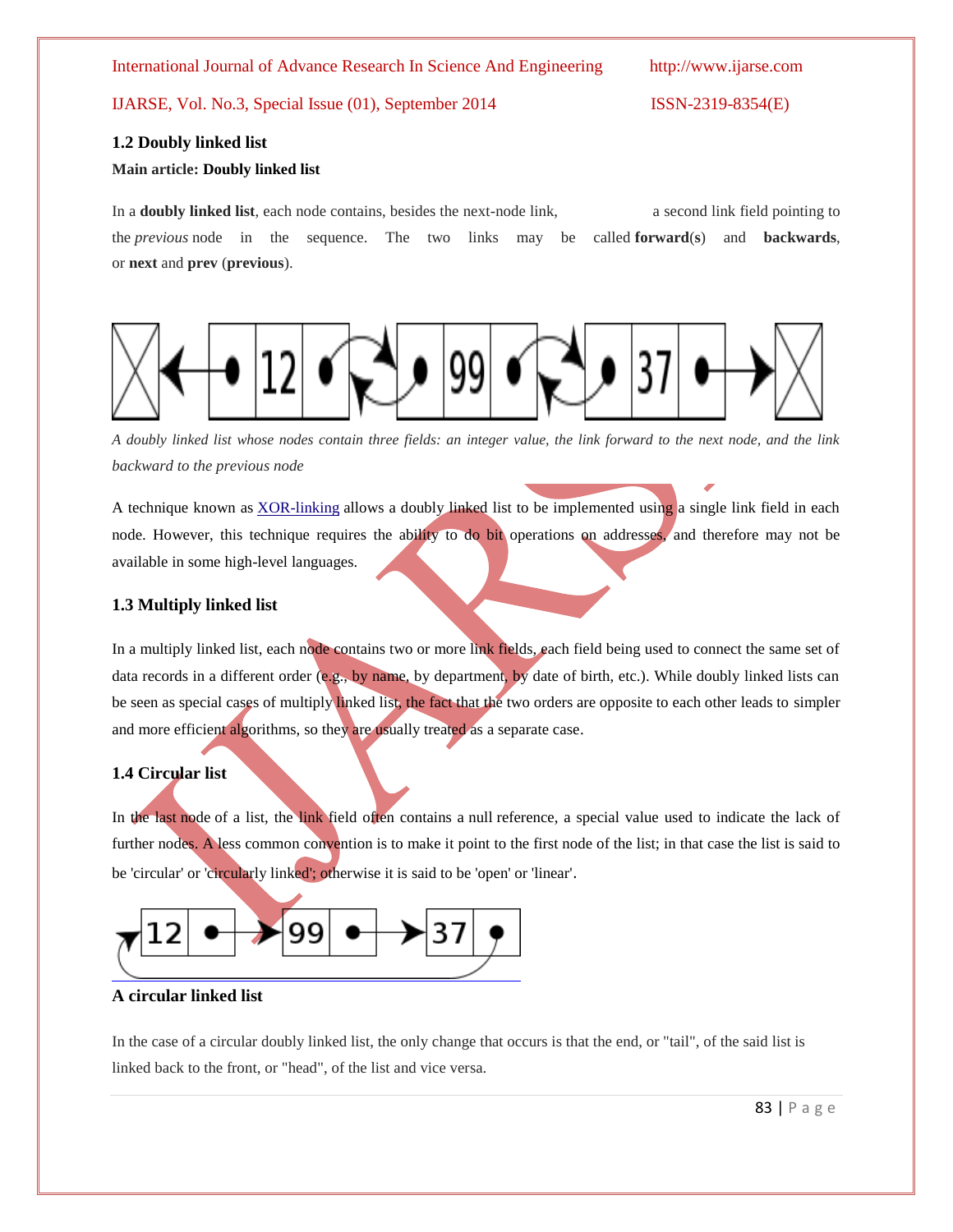# IJARSE, Vol. No.3, Special Issue (01), September 2014 ISSN-2319-8354(E)

#### **1.5 Sentinel Nodes**

#### **Main article: Sentinel node**

In some implementations, an extra sentinel or dummy node may be added before the first data record and/or after the last one. This convention simplifies and accelerates some list-handling algorithms, by ensuring that all links can be safely dereference and that every list (even one that contains no data elements) always has a "first" and "last" node.

### **1.6 Empty lists**

An empty list is a list that contains no data records. This is usually the same as saying that it has zero nodes. If sentinel nodes are being used, the list is usually said to be empty when it has only sentinel nodes.

#### **1.7 Hash linking**

The link fields need not be physically part of the nodes. If the data records are stored in an array and referenced by their indices, the link field may be stored in a separate array with the same indices as the data records

#### **1.8 .Linearly linked lists**

#### **Singly linked lists**

Our node data structure will have two fields. We also keep a variable first Node which always points to the first node in the list, or is null for an empty list.

**record** *Node* {

 data; *// The data being stored in the node Node* next *// A [reference](http://en.wikipedia.org/wiki/Reference_(computer_science)) to the next node, null for last node*

}

#### **record** *List*

{

*Node* firstNode *// points to first node of list; null for empty list*

}

Traversal of a singly linked list is simple, beginning at the first node and following each *next* link until we come to the end:

node := list.firstNode **while** node not null *(do something with node.data)* node := node.next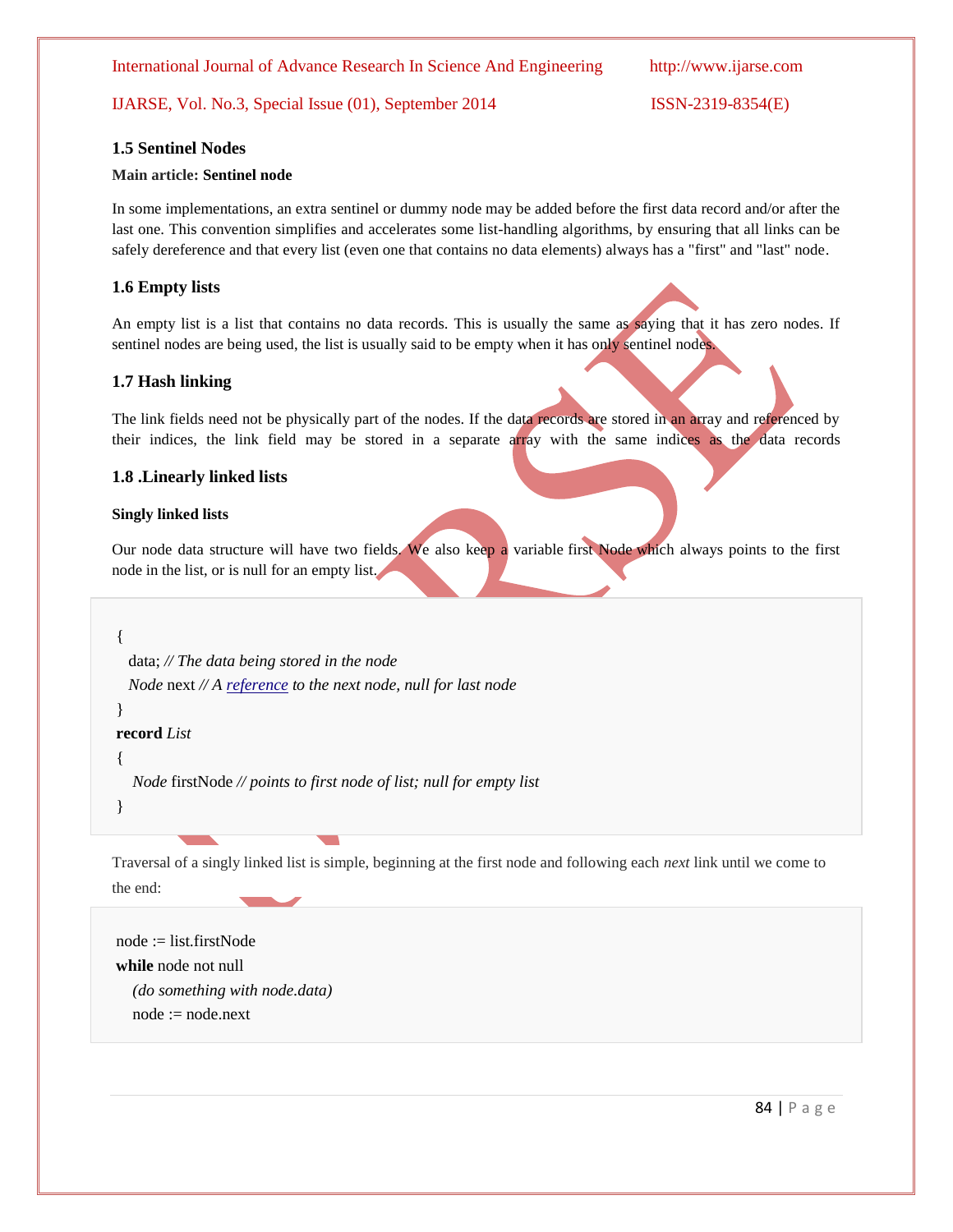### IJARSE, Vol. No.3, Special Issue (01), September 2014 ISSN-2319-8354(E)

The following code inserts a node after an existing node in a singly linked list. The diagram shows how it works. Inserting a node before an existing one cannot be done directly; instead, one must keep track of the previous node and insert a node after it



Inserting at the beginning of the list requires a separate function. This requires updating *firstNode*.

**function** insertBeginning(*List* list, *Node* newNode) *// insert node before current first node* newNode.next := list.firstNode list.firstNode := newNode

Similarly, we have functions for removing the node *after* a given node, and for removing a node from the beginning of the list. The diagram demonstrates the former. To find and remove a particular node, one must again keep track of the previous element.



**function** removeAfter(*Node* node) *// remove node past this one*

obsoleteNode := node.next

node.next := node.next.next

destroy obsoleteNode

**function** removeBeginning(*List* list) *// remove first node*

obsoleteNode := list.firstNode

85 | P a g e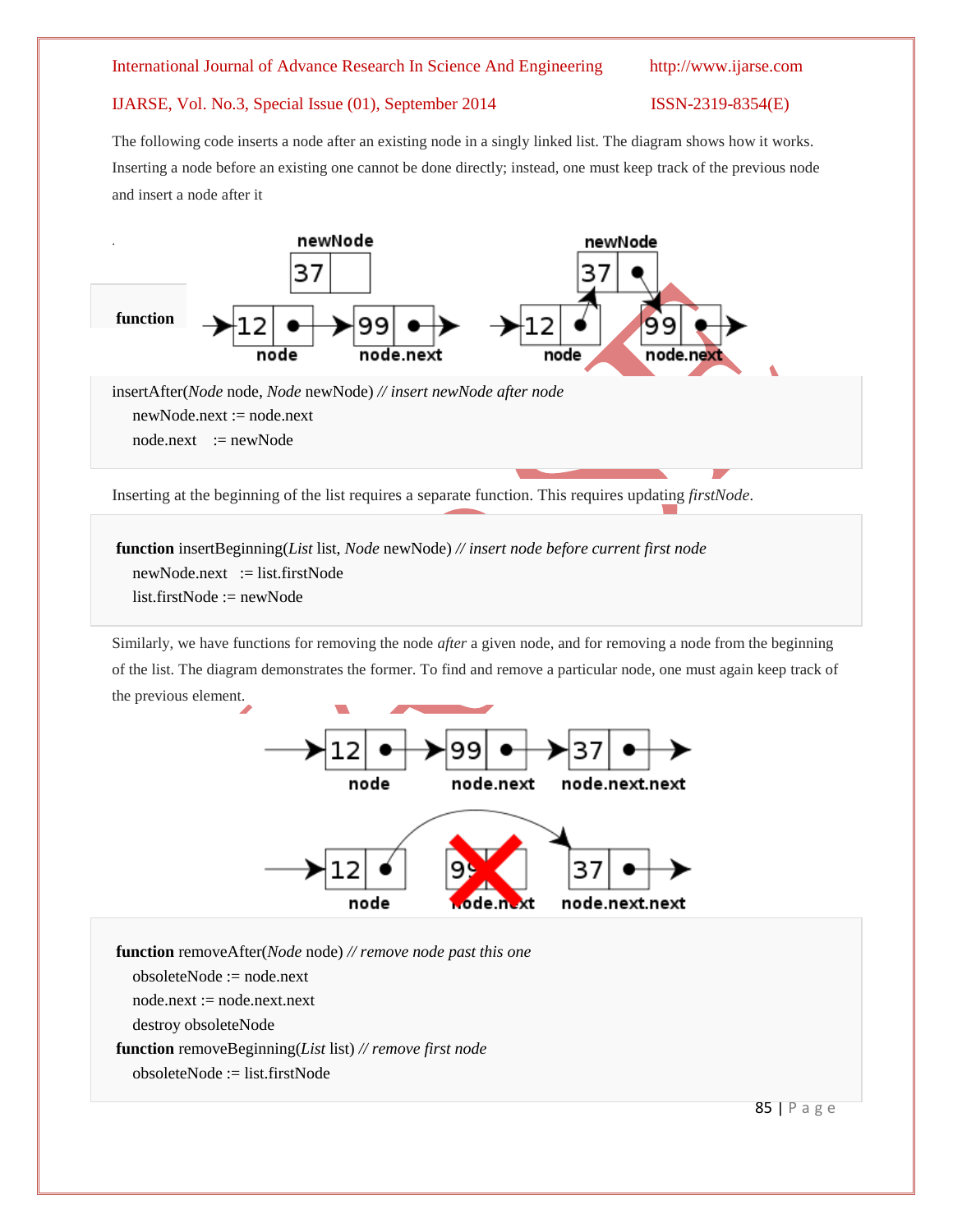IJARSE, Vol. No.3, Special Issue (01), September 2014 ISSN-2319-8354(E)

 $\overline{\phantom{a}}$  ,  $\overline{\phantom{a}}$ 

list.firstNode := list.firstNode.next *// point past deleted node*

 **destroy obsoleteNode**

## **1.9 Circularly linked list**

In a circularly linked list, all nodes are linked in a continuous circle, without using *null.* For lists with a front and a back (such as a queue) one stores a reference to the last node in the list. The next node after the last node is the first node. Elements can be added to the back of the list and removed from the front in constant time.

Circularly linked lists can be either singly or doubly linked.

Both types of circularly linked lists benefit from the ability to traverse the full list beginning at any given node. This often allows us to avoid storing first Node and last Node, although if the list may be empty we need a special representation for the empty list, such as a last Node variable which points to some node in the list or is null if it's empty; we use such a last Node here. This representation significantly simplifies adding and removing nodes with a non-empty list, but empty lists are then a special case.

# **II ALGORITHMS**

Assuming that some Node is some node in a non-empty circular singly linked list, this code iterates through that list starting with some Node

function iterate(someNode)

if someNode  $\neq$  null

 node := someNode **do** do something with node.value  $node := node.next$ **while** node  $\neq$  someNode

Notice that the test "while node  $\neq$  someNode" must be at the end of the loop. If the test was moved to the beginning of the loop, the procedure would fail whenever the list had only one node.

This function inserts a node "newNode" into a circular linked list after a given node "node". If "node" is null, it assumes that the list is empty.

**function** insertAfter(*Node* node, *Node* newNode) **if** node  $=$  **null** newNode.next := newNode